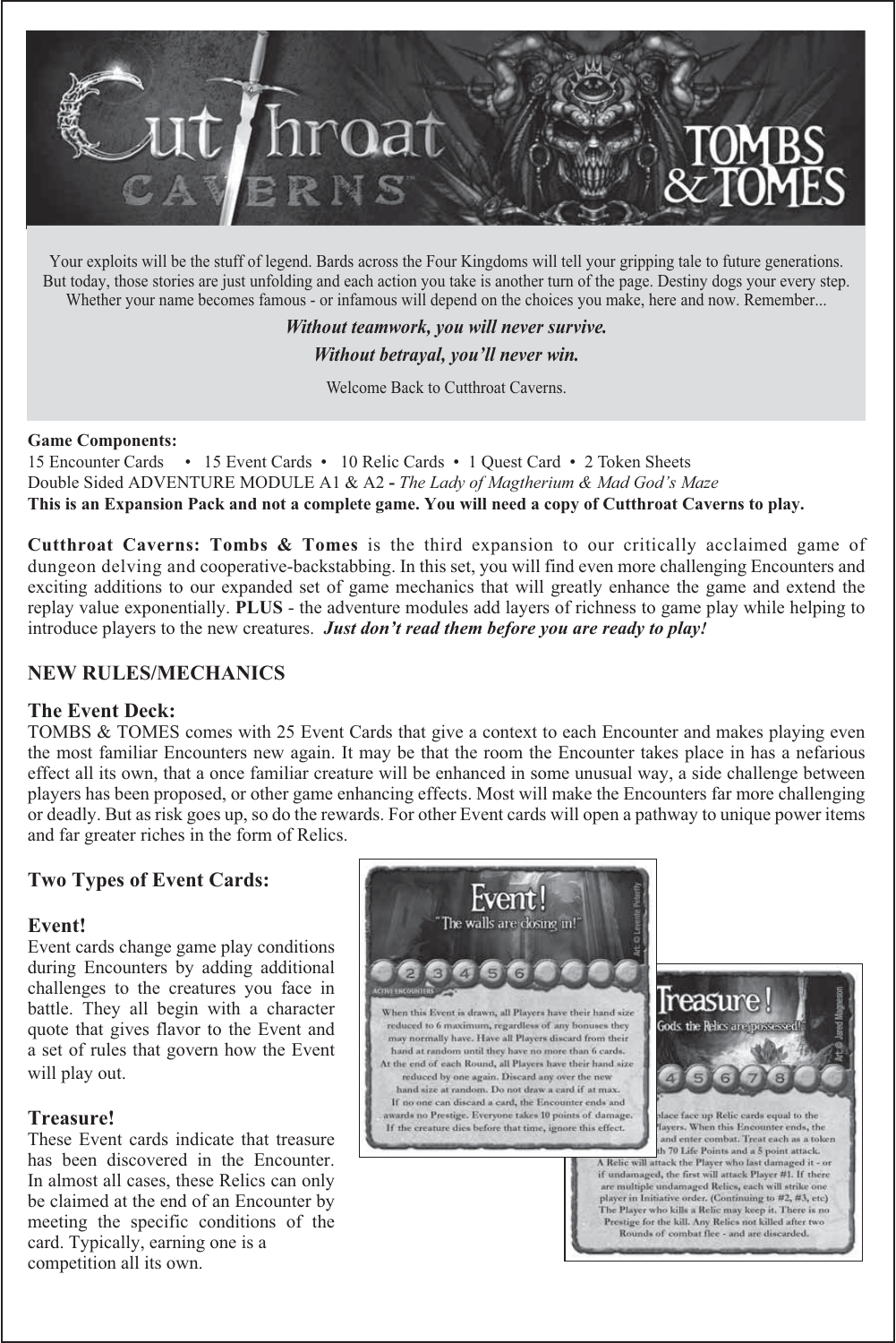All Event Cards also have an 'Activation' track located just under the artwork on the card. The circles represent the numbered Encounters you will face during the game, from Encounter #1 to Encounter #10 and higher. This is used in determining if an Event Card will trigger in a given Encounter.

A few have a 'star' in the lower corner. This signifies an Event that, in certain circumstances, could be very deadly indeed. Shuffle them into the deck at your own peril.

# **Playing with the Event Deck:**

Shuffle the Event Cards thoroughly, breaking up clumps of **Event!** and **Treasure!** Event Cards so they are well blended. Place the Event Deck face down near the Encounter Deck in the center of the table.



**Activation Track**

During the game, whenever an Encounter Card is revealed to be faced by the party, read the Encounter to the group as you normally would, taking care to note the TYPE of Encounter you face. If the Encounter is creature-based, draw an Event Card and place it face up next to the Encounter card.

*NOTE: Event Cards are NOT drawn for Trap, Boon, Challenge or other non-creature / non-combat based Encounters. If you forget and draw one anyway, discard it without effect.*

Next, note what *number* Encounter you face (as shown on the Monster Tracker) and see if that number appears on the Activation track of the Event Card. If it does not, discard the Event without effect. If it does, read the Event aloud to all players and take a moment to understand the implications for the creature you face this Encounter.

Each Event card will specifically state when the effect goes into play, though as a general rule, **Events!** activate immediately and **Treasures!** are resolved at the end of an Encounter. You will quickly see how the addition of this mechanic turns even the most familiar Encounters into new and interesting challenges for the group.

# **Relic Cards:**

Relic cards confer powerful abilities to their owners, other Relics gain them Prestige and some grant both. Make no mistake, Relics are the very stuff of legend and will open up many new possibilities for players.

Unlike standard 'Items' in the Base Game, which are discovered amid all the Attack and Action Cards of the Draw deck, Relic Cards can only be claimed through use of the Event Deck.

*Note: In game terms, 'Relics' are 'Items'. As such, they can be stolen by 'Stab & Grab' and otherwise be affected by cards that interact with Items. 'Items', though, may not necessarily be 'Relics'. The Items (green jeweled cards) from the Base Game, for example, are not Relics.*

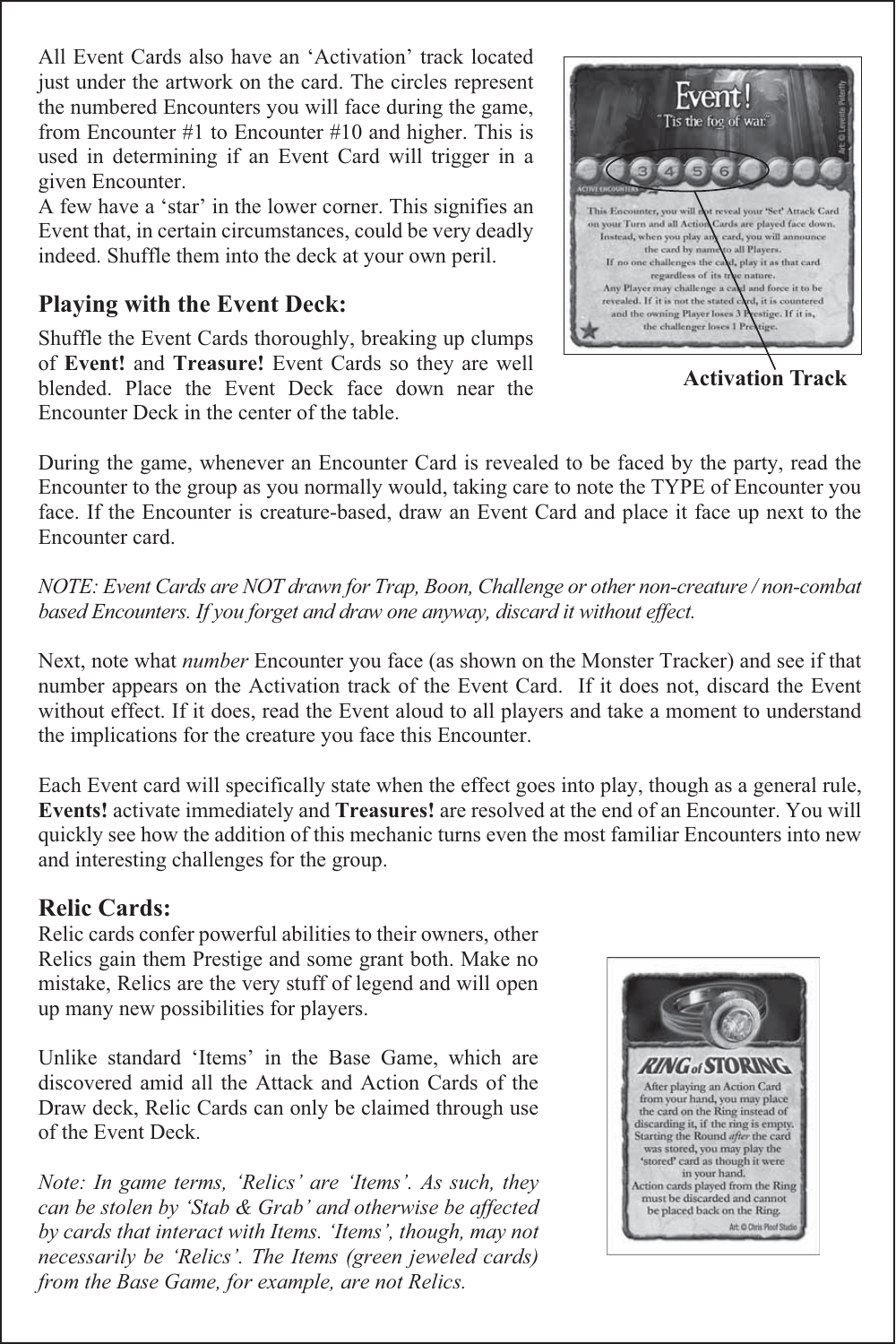Relics must be earned. Each **Treasure!** Event Card will outline the specific parameters for how Players will be awarded Relic Cards in this Encounter. You may find that this creates an interesting situation as you face the Encounter, in that it sets up a dual goal… laying the final blow on the creature AND meeting the requirements for earning a Relic.

When a Player comes into possession of a Relic, he/she places it face up next to their character card, as they would any Item. It may be used at anytime, given the limitations proscribed on the Relic Card itself. Many have continuous effects. There is no limit to the number of Items a Player may have.

# **The Adventure Modules:**

Cutthroat Caverns has often been called a 'diceless RPG'. That has never been closer to the truth than with the guided adventures that come in this set. Each Adventure Module is a self-guided, RPG-style story with a unique adventure hook that adds new dimensions to the winning conditions of the game. *Basic game play has not changed,* but fun tricks, traps and a story are woven in between the Encounters. You will also find decision trees built into the narrative that allows the party to control their destiny to a degree. Of course, the adventures are one-shots but you will find they add a layer of richness to the game and serve as a wonderful way to introduce the new Encounter Cards and other new elements to Players. Afterwards, the cards will be that much more interesting in the regular game.

That said, should you wish to replay the adventure with a new group of gamers, (or if you goofed and read the adventure before sitting down to play) you will simply need to allow the *other players* to make all the decisions during the game. If the situation forces you to make a decision, do so at random by flipping a coin or similar means. Of course, you could also choose to sit out and be the game's narrator. As the creator of the game and the writer of these adventures, I can tell you from experience that it is equally fun to run the game in this way.

For the same reasons, I can heartily recommend creating your own adventure modules and running your friends through your homemade horrors. Should you do so, we recommend setting up 9 to 12 Encounters, devising your own nasty tricks and traps to weave between the Encounters and building a narrative that hangs everything together. Additional winning conditions or on-going challenges help keep the adventure unique and exciting. And feel free to modify existing creatures to add new wrinkles or create completely new monsters of your own design – but just make sure that nothing you create unbalances the game unfairly. Have fun! I know I did.

# **New Glossary Items**

**Negative Prestige:** This set includes tokens for Negative Prestige and introduces the concept of losing Prestige through certain actions, effects or items. It is now possible to have less than zero Prestige. Negative Prestige tokens are placed into your Prestige Pile as any other Prestige tokens or cards would be.

**Active, Activated, Activation:** Drawing an Event card does not necessarily mean it will have an effect. To be 'Activated', it must be drawn during a creature-based Encounter and the Encounter Number (from the Monster Tracker) of the Encounter you face must be listed on the Event Card's Activation Track.

**Quest card:** Even without a full adventure module, Quest cards can add to the winning conditions of the standard game. The Lady of Magtherium card roughly outlines those conditions and serves as an NPC character score card.

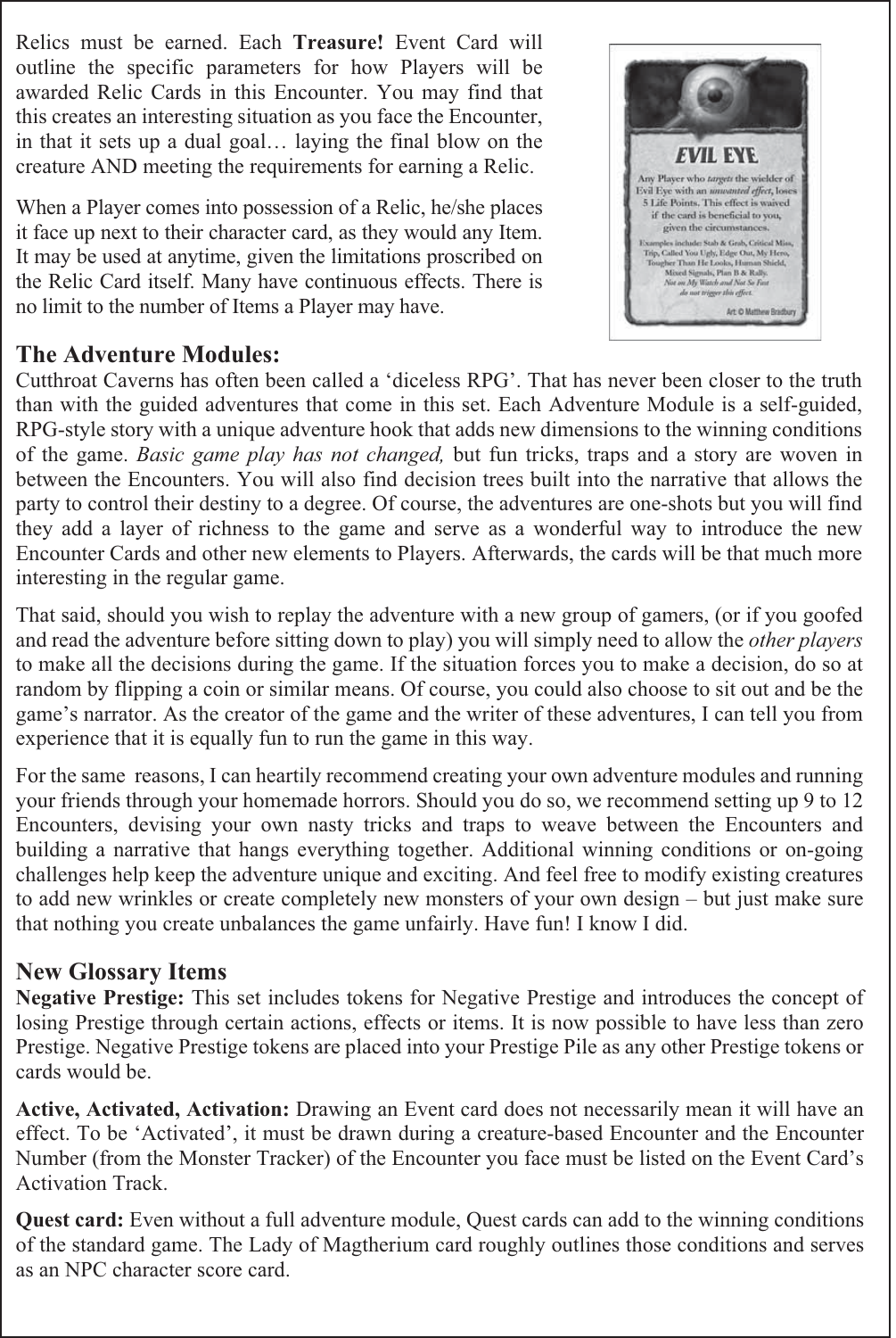## **Award-Winning Encounters & Events:**

Many of the new Encounters in Tombs & Tomes were created by fans as part of our 'Create an Encounter' Contest. Several of the top finishers are contained within and they are just 'killer' - in every sense of the word.

**First Prize**: Greed- Bracken van Ryssen , Hivemind- Benjamin Jaberg. **Runner Ups**: Ashkara, Barrier Magus & Ragnarock- Blak Stark, Betrayal- Marshall Pyle Muck Monster- Henry Chi, Diminishing Draygon- Patricia Antonetti Assassin's Shadow- Jukka Höysniemi & Bryant Brown, Holy Scale- Ben Jaberg Trickster's Charm- Jukka Höysniemi, Jelly Hive- Uriah Otting Mystic Lamp- Jacob Zimmer, Emperor Lich- Bill Hand

## **FAQ**

**Emperor Lich:** This Encounter takes place in three phases. First, the players (who have survived to this final Encounter) must battle skeletons. Place a skeleton token into play for every living player. The skeletons all have 50 life points and attack players for 5 damage in Initiative order, lapping if it becomes necessary. They are worth 0 Prestige.

Once the last skeleton has been killed, their comrades, the players who died *prior* to this Encounter, automatically engage the party in battle. (Players who die during this Encounter are not raised) The dead players each have 100 life points, are considered creatures (not Players) and are worth 2 Prestige each. The trick is that they will be attacking you with Attack Cards, not a set damage value. So, yes, they can swing for 100 points of damage potentially. However, as undead, they are not as potent. They only have 4 card hands and must discard and redraw any Action Cards or Items they may draw – other than Critical Miss or Trip. They do not get dealt Initiative cards, but attack as 'creatures' at the end of the Round. (So yes, you may Counter Strike them)

Finally, once all the dead players are eliminated, the party automatically engages the Lich himself. Killing the Lich is the only part of the Encounter that grants Bonus Prestige.

**Hivemind:** If Hivemind attacks in a Round where a player has played 'I think he called you ugly too', the specific token that was attacked with that card splits off from the group and attacks the named player. It does not redirect the entire swarm.

**Thantigist:** Yes, you physically stand up and trade seats with the Player who has the Initiative card you were dealt in the first Initiative deal of the Encounter. You have effectively become the other character and now hold their hand, life points, Prestige, and Items. *(Sure. You could pass everything to them, but it is a lot messier, less fun and lacks the impact of now viewing the whole game from a different perspective at the table.)* Your strategy in how quickly you try to end the Encounter will be based on how happy you are in your new body.

**Ragnarok**: It is almost assured that several members of the party will 'die' facing Ragnarok. Fear not, for death is a transient state – so long as at least one of you survives to bring the others back. Bringing players back to life is an all or nothing thing. You can't pick and choose whom to bring back. But, if you were the last player standing, you'll certainly get more Prestige than if just one player died. Of course, you don't have to bring anyone back to life – but I'd be careful about that. You will likely need their help.

**Barrier Magus:** Yes, when the barrier is 'popped', all excess damage is applied to the Magus. No, popping the barrier is not a 'creature attack', so you can't play Counter Strike. If his barrier is up, the Magus attacks. If the barrier is down, he raises his barrier instead of attacking.

**Event: "T'is the Fog of war."** WHAT? It's simple, really. All cards are played hidden. Whether it is the attack card you 'set' or an Action card you play from your hand, you will tell people what it is – without actually showing it. You are on your honor. Yes, your honor isn't worth much and you can lie. But unless someone forces you to show your card by challenging you, it is the card you stated, regardless of its true nature. Of course, if you are caught in a lie, your card is countered and you lose 3 Prestige. (And if you didn't lie, they lose a prestige point) NOTE: We recommend moving the bead on the Monster Track as the damage is announced in this particular case. *And should it come up during a fight with Clockwork Golem, Paradox or other creatures that play havoc with the damage stack, we advise you to skip this Event. It's just too much.*

**NOTE: At the time of this product's printing, a set of updated rules for the Base game was released. If you do not have the Core Rules Version 2.0, they may be downloaded at www.smirkanddagger.com. You will also find card addenda for Attack, Action and Encounter Cards listed in this area. No major rules changes have occurred, but the expanded rules and rewordings on some of the cards add clarity and consistency to the game.**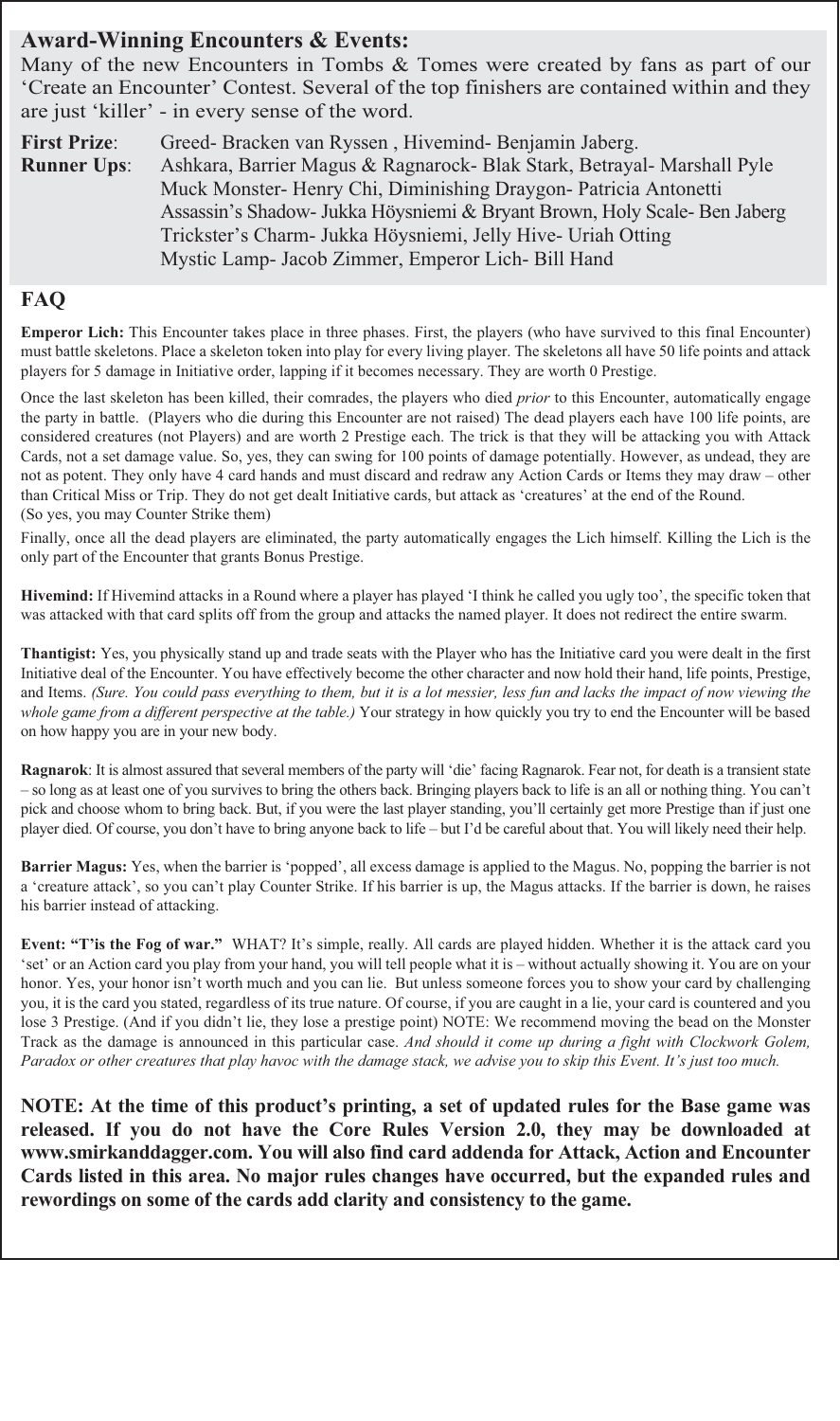# **THE ART OF CUTTHROAT CAVERNS**

This game simply would not have been possible without the amazing contributions of these very talented artists. Many of these folks take commissions or sell art prints of the works featured in this game. We encourage you to follow the links below to see more of their art.

#### **David Bollt - Emperor Lich**

David's art gained national recognition as his illustrations appeared on the covers of Heavy Metal Magazine, International Tattoo Art, Hustler Comics, Juxtapose and many more. Since then, David has been proclaimed as one of today's hottest tattoo artists. David's well known painting "The Zombi King" (used for Emperor Lich) is the theme of an elaborate drum set currently on tour with the rock band, QUEENSRYCHE. www.davidbollt.com

#### **CB Sorge – Thantigist**

Having grown up drawing all kinds of horrible creatures, the artist is finally going legit by studying sequential art (comics) at the Savannah College of Art and Design. Open for commissions. http://studentpages.scad.edu/~csorge20/ Email for quotes at psychohazardCS@gmail.com

#### **John Bilodeau – Barrier Mage**

John is an amateur artist and professional academic. He doesn't work for commissions or try to profit from drawing, but he might draw something for you if you ask him politely and offer to take him out for coffee one day. http://jbilodea.deviantart.com/

#### **Nikolay Georgiev - Assassin's Shadow**

Nikolay is an artist, experienced in illustration, game concept art, comic art and design. Currently working as concept artist and illustrator for Black Sea Studios, Bulgaria. Available for commissions. Gallery: ngart.deviantart.com e-mail: djcybergod@gmail.com

#### **Wenqing Yan ~ Yuumei - Greed**

I am an artist of many mediums and styles; Photoshop, paint, watercolor, markers, pens, and pencils and clay. I love to draw anime and realism about humorous comics and human corruption. Contact me for commissions. Email: Akutenshiyuumei@yahoo.com Web: http://yuumei.deviantart.com/

#### **Ceeco - Claw of the Ripper, Flame Gems**

Love the game. Hope you enjoyed my bits of art.

#### **Matthew Taylor - Jelly Hive**

Since necromancy isn't a viable career option, Matt makes his living as an illustrator and 3D character artist. His love for unfathomable horrors and the living dead knows no bounds. Gallery: http://kezef.deviantart.com/ e-mail: Xiphisternum@gmail.com

#### **Scott Gearhart - Muck Monster**

I am a freelance concept artist and have only recently started to work with digital painting. I mostly specialize in concept creatures. I sell prints and am open for commissions at http://sinslave.deviantart.com/ email :sinslave23@hotmail.com

#### **Kirsi Salonen - The Lady of Magtherium**

A digital illustrator and visual artist from Finland. Kirsi has always had a great passion for fantasy art and she's been in the industry for about 5 years. Her works are also showcased in Exposé 6 & Exotiqué 3.

Open to commission queries. www.kirsisalonen.com

#### **Mauro Mazzara -**

#### **Diminishing Draygon, Malicious Imps**

Born in Milan, Italy in 1980. Graduated as an illustrator & designer, he later enrolls in Brera Academy of Fine Art. In the organized chaos of his mansard he creates the fantasy characters that live his stories and the real figures of his paintings. Please visit his website at www.mauromazzara.com.

#### **Marko Luna Zoto - "IT"**

Marko Luna is a digital concept illustrator from Mexico who uses Painter and photoshop to create vivid and expressive works. 'Soul' is the key ingredient. Visit the gallery at http://markoluna.deviantart.com/

#### **Matt Bradbury - Evil Eye**

Matt is a digital artist in the UK who says that "Monsters are always fun" Influences include Frizetta, Boris Valegio and Craig Mullins is my god! Please visit the gallery at http://www.epilogue.net/cgi/database/art/list.pl?gallery=11601&genre=

#### **Jared Magneson - Treasure! art, Cursed Blade**

Jared is a digital 3-D artist from Auburn, Washington He has recently contributed to the 2009 Wheel of Time calendar honoring Robert Jordan, whom he greatly admires. To look at his full gallery or request prints and commissions, visit http://lordstormdragon.deviantart.com/

#### **Levente Peterffy - EVENT! art - both styles**

Sweden. I just love the detail work and I can spend hours and hours in front of a drawing, perfecting it to the end. Lately have been progressing alot in the digital area with CG works both in 2d & 3d. See more at my website: www.leventep.com contact:lp@leventep.com

#### **Eliza Gauger - Betrayal**

Well known in gaming circles as the digital illustrator for The Book of Erotic Fantasy, Green Ronin's Blue Rose, Legend of the Five Rings CCD and the cover of The First Mile by Malinche Entertainment. Stunning gallery at: http://vebelfetzer.deviantart.com/

#### **Marcos Villarroel Lara - Hivemind**

Marcos is a digital artist, illustrator and self-proclaimed Emperor from Chile. Check out his amazing gallery at www.highdarktemplar.deviantart.com mvillarroe@gmail.com